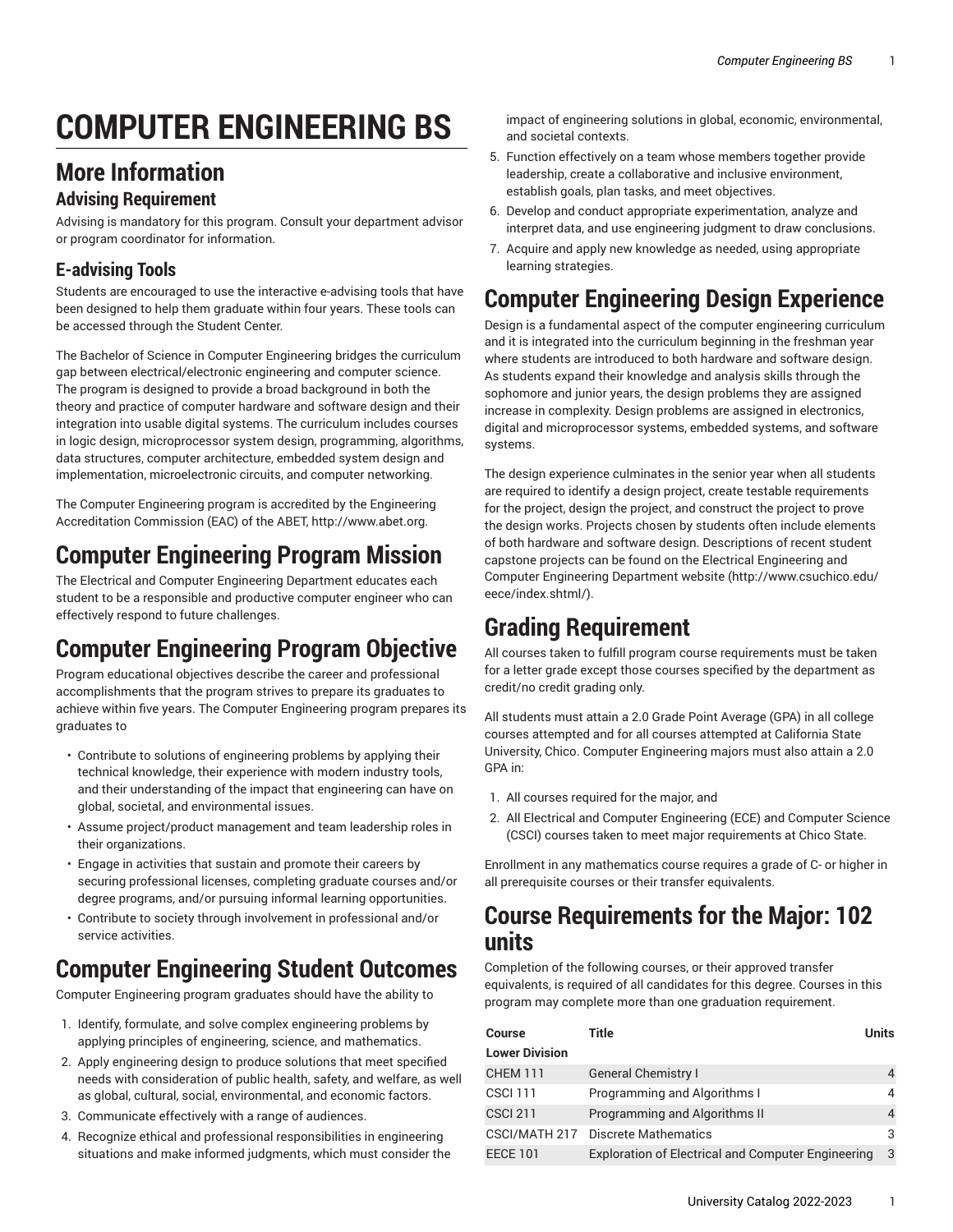| <b>EECE 144</b>                                                                                                                       | Logic Design Fundamentals                                                            | 4              |  |
|---------------------------------------------------------------------------------------------------------------------------------------|--------------------------------------------------------------------------------------|----------------|--|
| <b>EECE 211</b>                                                                                                                       | <b>Linear Circuits I</b>                                                             | 3              |  |
| EECE 211L                                                                                                                             | <b>Linear Circuits I Activity</b>                                                    | 1              |  |
| <b>EECE 237</b>                                                                                                                       | <b>Embedded Systems Development</b>                                                  | 3              |  |
| <b>MATH 120</b>                                                                                                                       | <b>Analytic Geometry and Calculus</b>                                                | 4              |  |
| <b>MATH 121</b>                                                                                                                       | Analytic Geometry and Calculus                                                       | $\overline{4}$ |  |
| <b>MATH 260</b>                                                                                                                       | <b>Elementary Differential Equations</b>                                             | 4              |  |
| <b>PHYS 204A</b>                                                                                                                      | Physics for Students of Science and Engineering:<br><b>Mechanics</b>                 | $\overline{4}$ |  |
| <b>PHYS 204B</b>                                                                                                                      | Physics for Students of Science and Engineering:<br><b>Electricity and Magnetism</b> | 4              |  |
| <b>Upper Division</b>                                                                                                                 |                                                                                      |                |  |
| <b>CSCI 311</b>                                                                                                                       | Algorithms and Data Structures                                                       | 4              |  |
| CSCI/EECE 446                                                                                                                         | Introduction to Computer Networks and Network<br>Management                          | 3              |  |
| <b>EECE 311</b>                                                                                                                       | Linear Circuits II                                                                   | 4              |  |
| <b>EECE 315</b>                                                                                                                       | Electronics I                                                                        | 4              |  |
| <b>EECE 343</b>                                                                                                                       | Computer Architecture Performance and<br>Implementation                              | 4              |  |
| <b>EECE 344</b>                                                                                                                       | Digital Systems Design                                                               | 4              |  |
| <b>EECE 365</b>                                                                                                                       | Signals, Systems, and Transforms                                                     | 4              |  |
| <b>EECE 437</b>                                                                                                                       | Real-Time Embedded Systems                                                           | 4              |  |
| EECE 490AW                                                                                                                            | Engineering Profession and Design (W)                                                | 4              |  |
| EECE 490B                                                                                                                             | <b>Engineering Economics and Project</b><br>Implementation                           | $\overline{4}$ |  |
| <b>EECE 525</b>                                                                                                                       | <b>High Performance Computing</b>                                                    | 4              |  |
| <b>MATH 350</b>                                                                                                                       | Introduction to Probability and Statistics                                           | 3              |  |
|                                                                                                                                       | Select seven units from the following:                                               | 7              |  |
| Select one of the following:                                                                                                          |                                                                                      |                |  |
| <b>CSCI 430</b>                                                                                                                       | <b>Software Engineering</b>                                                          |                |  |
| <b>EECE 416</b>                                                                                                                       | <b>CMOS Digital Integrated Circuits Design</b>                                       |                |  |
| Select three to four units from the following:                                                                                        |                                                                                      |                |  |
| Any approved upper-division engineering, science, or math courses<br>not otherwise required for graduation, to meet your total upper- |                                                                                      |                |  |
| division major requirement.                                                                                                           |                                                                                      |                |  |
| <b>Total Units</b>                                                                                                                    |                                                                                      | 102            |  |

## **Honors in the Major**

Honors in the Major is a program of independent work in your major. It requires 6 units of honors course work completed over two semesters.

The Honors in the Major program allows you to work closely with a faculty mentor in your area of interest on an original performance or research project. This year-long collaboration allows you to work in your field at a professional level and culminates in a public presentation of your work. Students sometimes take their projects beyond the University for submission in professional journals, presentation at conferences, or academic competition. Such experience is valuable for graduate school and professional life. Your honors work will be recognized at your graduation, on your permanent transcripts, and on your diploma. It is often accompanied by letters of commendation from your mentor in the department or the department chair.

Some common features of Honors in the Major program are:

- You must take 6 units of Honors in the Major course work. All 6 units are honors classes (marked by a suffix of H), and at least 3 of these units are independent study (399H, 499H, 599H) as specified by your department. You must complete each class with a minimum grade of B.
- You must have completed 9 units of upper-division course work or 21 overall units in your major before you can be admitted to Honors in the Major. Check the requirements for your major carefully, as there may be specific courses that must be included in these units.
- Yourcumulative#GPA should be at least 3.5 or within the top 5% of majors in your department.
- Your GPAin your major#should be at least 3.5 or within the top 5% of majors in your department.
- Most students apply for or are invited to participate in Honors in the Major during the second semester of their junior year. Then they complete the 6 units of course work over the two semesters of their senior year.
- Your honors work culminates with a public presentation of your honors project.

While Honors in the Major is part of the Honors Program, each department administers its own program. Please contact your major department or major advisor to apply.

See Bachelor's Degree [Requirements \(https://catalog.csuchico.edu/](https://catalog.csuchico.edu/undergraduate-requirements/bachelors-degree-requirements/) [undergraduate-requirements/bachelors-degree-requirements/](https://catalog.csuchico.edu/undergraduate-requirements/bachelors-degree-requirements/)) for complete details on general degree requirements. A minimum of 39 units, including those required for the major, must be upper division.

#### **General Education Requirements: 48 units**

See General [Education \(https://catalog.csuchico.edu/colleges](https://catalog.csuchico.edu/colleges-departments/undergraduate-education/general-education/)[departments/undergraduate-education/general-education/\)](https://catalog.csuchico.edu/colleges-departments/undergraduate-education/general-education/) and the [Class Schedule](http://www.csuchico.edu/schedule/) ([http://www.csuchico.edu/schedule/\)](http://www.csuchico.edu/schedule/) for the most current information on General Education Requirements and course offerings.

This major has approved GE modification(s). See below for information on how to apply these modification(s).

- Critical [Thinking](https://www.calstate.edu/attend/student-services/casper/Pages/high-unit-majors.aspx) (A3) is waived ([https://www.calstate.edu/attend/](https://www.calstate.edu/attend/student-services/casper/Pages/high-unit-majors.aspx) [student-services/casper/Pages/high-unit-majors.aspx\)](https://www.calstate.edu/attend/student-services/casper/Pages/high-unit-majors.aspx).
- PHYS 204B fulfills Life Science (B2).
- Take only one course in either Arts (C1) or Humanities (C2). The other is waived.
- EECE 490B is an approved major course substitution for Social Sciences (D).
- EECE 490AW is an approved major course substitution for Lifelong Learning and Self-Development (E).
- EECE 311 fulfills Upper-Division Scientific Inquiry and Quantitative Reasoning (UD-B).

#### **Diversity Course Requirements: 6 units**

You must complete a minimum of two courses that focus primarily on cultural diversity. At least one course must be in U.S. Diversity (USD) and at least one in Global Cultures (GC). See Diversity [Requirements](https://catalog.csuchico.edu/undergraduate-requirements/diversity-requirements/) [\(https://catalog.csuchico.edu/undergraduate-requirements/diversity](https://catalog.csuchico.edu/undergraduate-requirements/diversity-requirements/)[requirements/](https://catalog.csuchico.edu/undergraduate-requirements/diversity-requirements/)) for a full list of courses. Most courses taken to satisfy these requirements may also apply to General [Education \(https://](https://catalog.csuchico.edu/colleges-departments/undergraduate-education/general-education/)